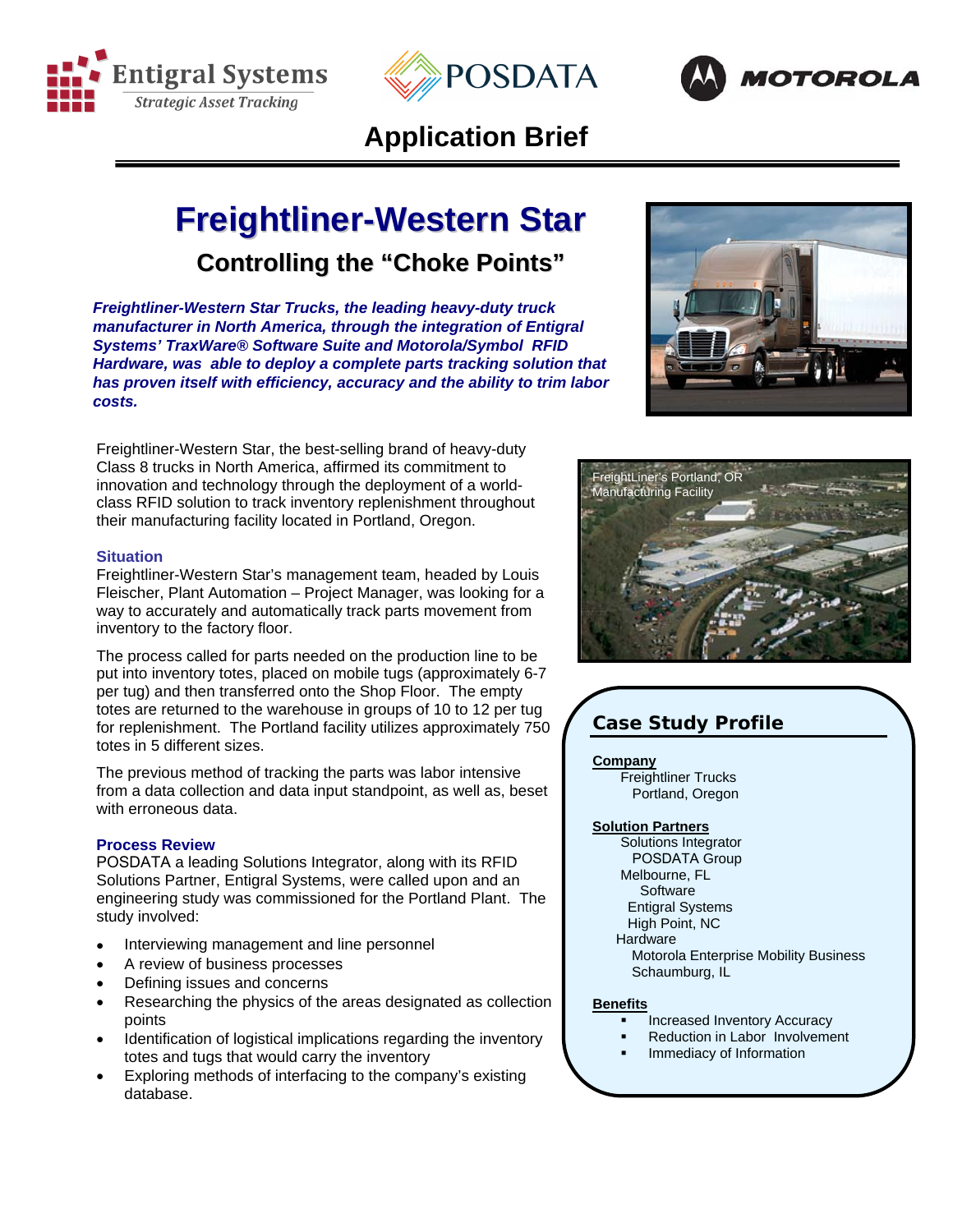#### **Solution**

The study identified choke points (i.e. portals) utilized to track transactions in and out of the inventory warehouse. As each tote and tug (identified with RFID tags) moves through a portal, the movement breaks a sensor and triggers a Motorola RFID reader to read any tags within the portal. A transaction record is written to the Freightliner SQL database on the corporate server detailing the location, date and time the transaction occurred and the tote(s) and tug information identified in the portal.

POSDATA/Entigral Systems recommended the RFID solution utilizing:

- Entigral Systems' TraxWare® Software Suite -- Modular software products used for RFID applications in Manufacturing & Industrial Control, Asset Tracking and EPC / DoD Compliance opportunities.
- Motorola/Symbol's "State of the Art" RFID hardware solutions incorporating the XR-400 series RFID readers and industrial antennas
- Metal mount RFID tags attached to the tugs. The tags were encoded with the EPC Standards' Global Returnable Asset Identifier (GRAI) format that is intended for assignment to individual objects (i.e. totes and tugs) and is the corporate standard for tote/tug identification.
- A paper RFID 4" x 6" smart label is attached to each tote (one side and one front) to provide as much tag exposure to the scanning portals. The GRAI format was also used.
- POSDATA supplied printers with Freightliner software connected to the SQL database to provide transaction "receipts".

#### **Insights**

Louis Fleischer, Plant Automation-Project Manager, affirms that the key to this success RFID solution deployment was the development of the business case for Supply Chain Management (SCM) material visibility, coupled with the architecture selection for data integration into the current enterprise system.

Mr. Fleischer's deployment started with a Proof of Concept (POC) design for an RFID Solution solving problems within their existing supply chain rather then propose it as an isolated application.

RFID was introduced as a comprehensive tool effectively integrating with the existing technology used at the Portland plant. Mr. Fleischer challenged his team to look beyond the RFID hype, and understand where RFID could be used effectively in their business environment. It was a team effort that spanned all departments that created a successful deployment.

"At this point in the evolution of data collection technology, a "closed-loop" challenge is where radio frequency identification (RFID) really excels!" quotes L. Allen Bennett, President and CEO of Entigral Systems. "Working with Freightliner-Western Star and its engineers who had this vision, this project was the perfect match for us. When you use the right hardware, with our software, select the right RFID tags and labels to match the environment, and the knowledge to use them correctly, it's easy to solve these types of challenges."